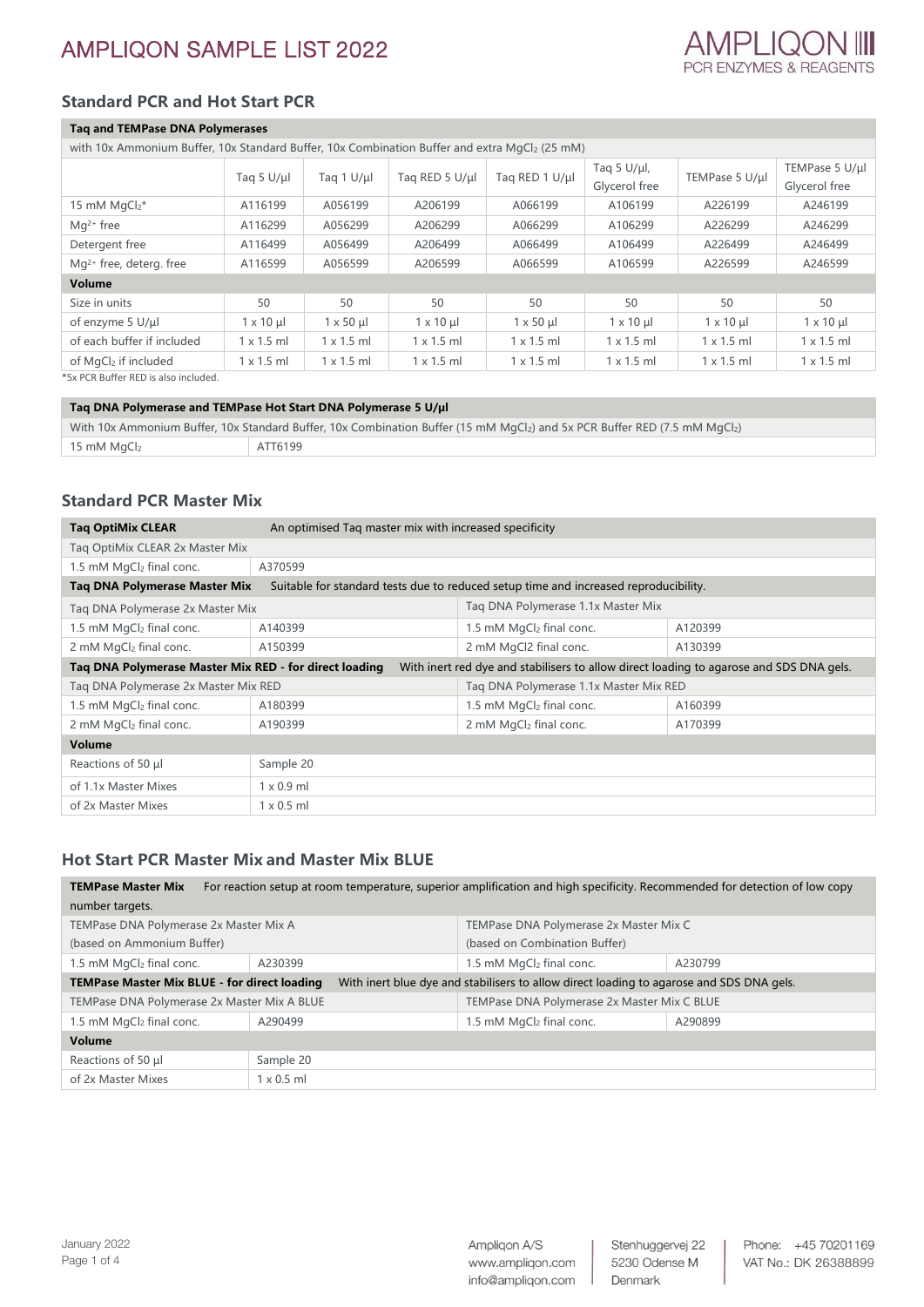

# **Lyophilized PCR**

| <b>DryTech TEMPase 5 x Master Mix Clear</b>                |                   | Lyophilized TEMPase Master Mix for reaction setup at room temperature. Shipping at ambient temperature. |
|------------------------------------------------------------|-------------------|---------------------------------------------------------------------------------------------------------|
| DryTech TEMPase 5x Master Mix with 5x DryTech Buffer Clear |                   |                                                                                                         |
| 2 mM MgCl2 final conc.                                     | A747299           |                                                                                                         |
| DryTech TEMPase 5 x Master Mix Green                       |                   | Lyophilized TEMPase Master Mix with green dye for direct loading. Shipping at ambient temperature.      |
| DryTech TEMPase 5x Master Mix with 5x DryTech Buffer Green |                   |                                                                                                         |
| 2 mM MgCl <sub>2</sub> final conc.                         | A747399           |                                                                                                         |
| Volume                                                     |                   |                                                                                                         |
| Reactions of 25 µl                                         | 50                |                                                                                                         |
| of 5x Master Mixes                                         | 1 vial            |                                                                                                         |
| of buffer                                                  | $1 \times 1.3$ ml |                                                                                                         |

# **GC-rich PCR**

| <b>GC-rich DNA Target Kit:</b>     | Optimized to successfully amplify difficult GC-rich DNA targets that regular master mixes cannot. |  |  |  |
|------------------------------------|---------------------------------------------------------------------------------------------------|--|--|--|
|                                    | TEMPase Hot Start DNA Polymerase with two special buffers and extra MgCl <sub>2</sub> (25 mM)     |  |  |  |
| 4x GC Buffer I and 4x GC Buffer II | A227199                                                                                           |  |  |  |
| Volume                             |                                                                                                   |  |  |  |
| Size in units                      | Sample 50                                                                                         |  |  |  |
| of enzyme 5 U/µl                   | $1 \times 10 \mu$                                                                                 |  |  |  |
| of each buffer                     | $1 \times 1.5$ ml                                                                                 |  |  |  |
| of MgCl <sub>2</sub>               | $1 \times 1.5$ ml                                                                                 |  |  |  |

## **GC-rich PCR Master Mix**

| <b>GC-rich TEMPase Master Mix</b>    | Optimized to successfully amplify difficult GC-rich DNA targets that regular master mixes cannot. |                                      |         |  |
|--------------------------------------|---------------------------------------------------------------------------------------------------|--------------------------------------|---------|--|
| <b>GC TEMPase 2x Master Mix L</b>    |                                                                                                   | <b>GC TEMPase 2x Master Mix II</b>   |         |  |
| 1.5 mM MgCl <sub>2</sub> final conc. | A331799                                                                                           | 1.5 mM MgCl <sub>2</sub> final conc. | A332799 |  |
| Volume                               |                                                                                                   |                                      |         |  |
| Reactions of 50 µl                   | Sample 20                                                                                         |                                      |         |  |
| of 2x Master Mixes                   | $1 \times 0.5$ ml                                                                                 |                                      |         |  |

# **High Fidelity PCR**

**AQ97 High Fidelity DNA Polymerase 2 U/µl** High fidelity proofreading DNA Polymerase featuring robust amplification on AT-rich, GC-rich and long DNA targets. Recommended for cloning and mutagenesis.

|                                                                                                                 | With 5x AQ97 Buffer and extra MgCl2 (25 mM) |  |  |
|-----------------------------------------------------------------------------------------------------------------|---------------------------------------------|--|--|
| 5x AQ97 Buffer                                                                                                  | A766799                                     |  |  |
| Volume                                                                                                          |                                             |  |  |
| Size in units                                                                                                   | Sample 40                                   |  |  |
| of enzyme                                                                                                       | $1 \times 20 \mu$                           |  |  |
| of buffer                                                                                                       | $1 \times 1.5$ ml                           |  |  |
| of MgCl2                                                                                                        | $1 \times 1.5$ ml                           |  |  |
| of Betaine 5M                                                                                                   | $1 \times 1$ m                              |  |  |
| A OUT HIS EST PARA BALLO CONTRACTORIAL AND CARGO CONTRACTOR DIA BALLO CONTRACTOR CONTRACTOR OF ATESIC CONTRACTO |                                             |  |  |

**AQ97 High Fidelity DNA Polymerase 2x Master Mix** High fidelity proofreading DNA Polymerase featuring robust amplification on AT-rich, GC-rich and long DNA targets. Recommended for cloning and mutagenesis.

AQ97 High Fidelity DNA Polymerase 2x Master Mix

|               | 1.5 mM MgCl <sub>2</sub> final conc. | A770199          |  |
|---------------|--------------------------------------|------------------|--|
| <b>Volume</b> |                                      |                  |  |
|               | Reactions of 50 µl                   | Sample 20        |  |
|               | of 2x Master Mix                     | $1 \times 500$ µ |  |
|               | of Betaine 5M                        | $1 \times 1$ ml  |  |

 $\overline{\phantom{a}}$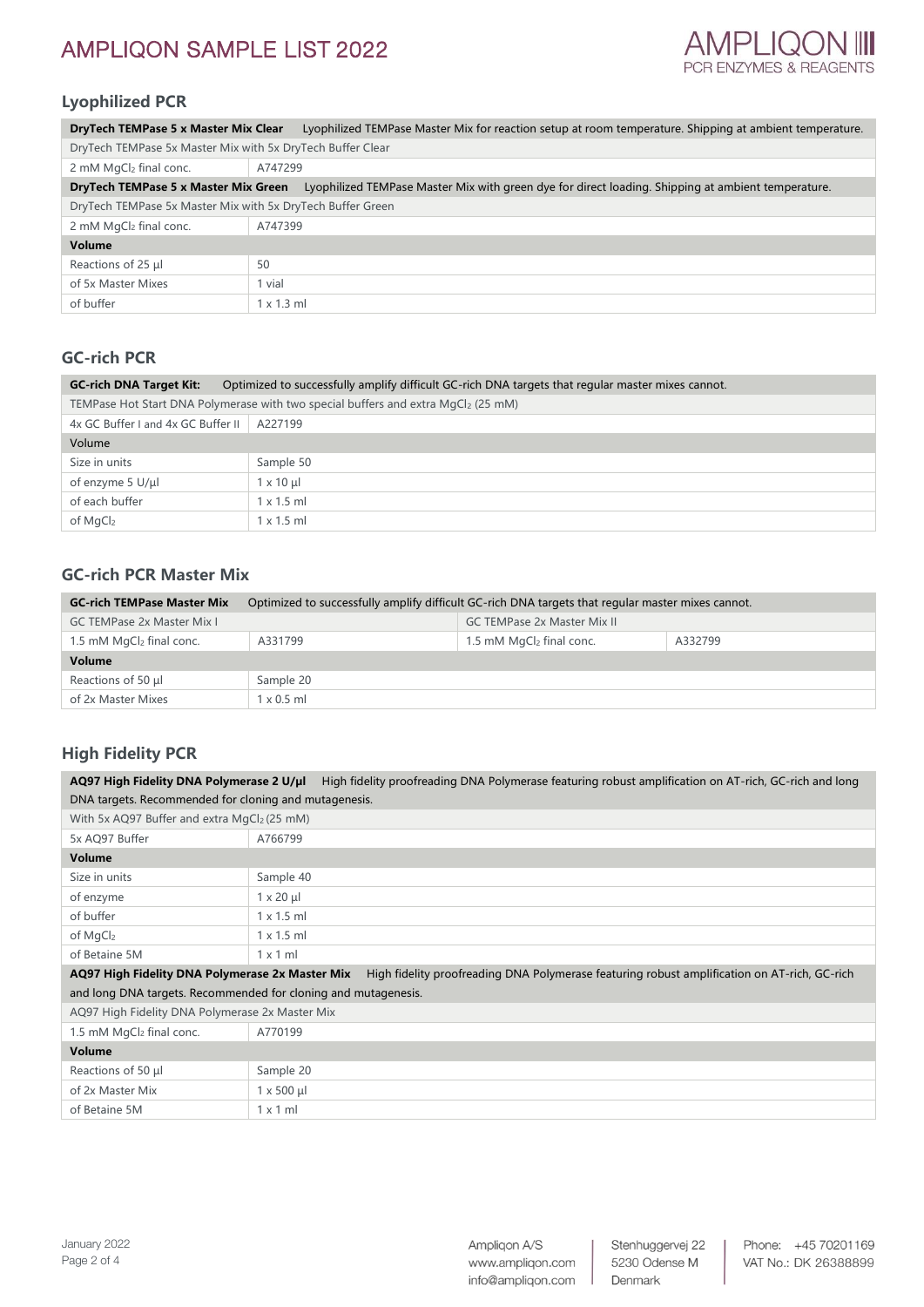

| AccuPOL DNA Polymerase 2.5 U/µl                              | High fidelity proofreading DNA polymerase, recommended for cloning, mutagenesis and when blunt ends are |
|--------------------------------------------------------------|---------------------------------------------------------------------------------------------------------|
|                                                              | required.                                                                                               |
| With 10x Ammonium Buffer and extra MgCl <sub>2</sub> (25 mM) |                                                                                                         |
| 15 mM MgCl2                                                  | A211199                                                                                                 |
| $Ma^{2+}$ free                                               | A211299                                                                                                 |
| Tween free                                                   | A211499                                                                                                 |
| $Mq^{2+}$ free, Tween free                                   | A211599                                                                                                 |
| Volume                                                       |                                                                                                         |
| Size in units                                                | Sample 50                                                                                               |
| of enzyme                                                    | $1 \times 20 \mu$                                                                                       |
| of each buffer if included                                   | $1 \times 1.5$ ml                                                                                       |
| of MgCl2 if included                                         | $1 \times 1.5$ ml                                                                                       |

# **Genotyping**

| <b>Q-Extract DNA Extraction*</b> | The optimal solution for genotyping incl. easy DNA extraction.             |  |  |
|----------------------------------|----------------------------------------------------------------------------|--|--|
|                                  | Q-Extract DNA Extraction PCR Kit with Tag DNA Polymerase 2x Master Mix RED |  |  |
| 1.5 mM MgCl2 final conc.         | A570099                                                                    |  |  |
| Volume                           |                                                                            |  |  |
| Reactions of 100 µl              | 20                                                                         |  |  |
| Volume of Q-Extract Solution     | $1 \times 2$ ml                                                            |  |  |
| Volume of enzyme                 | $1 \times 0.25$ ml                                                         |  |  |

\*Q-Extract DNA Extraction Solution is also available as a separate product. See page 4.

## **Multiplex PCR Master Mix**

| <b>Multiplex TEMPase Master Mix</b>                   | For multiplex PCR reaction setup at room temperature, allowing to apply multiple primer sets within a single tube. |
|-------------------------------------------------------|--------------------------------------------------------------------------------------------------------------------|
| Multiplex TEMPase 2x Master Mix with 1 x 1.5 ml MgCl2 |                                                                                                                    |
| 3 mM MgCl <sub>2</sub> final conc.                    | A260399                                                                                                            |
| Volume                                                |                                                                                                                    |
| Reactions of 50 µl                                    | Sample 20                                                                                                          |
| of 2x Master Mixes                                    | $1 \times 0.5$ ml                                                                                                  |

## **Real-Time Master Mix**

| <b>RealQ Plus 2x Master Mix</b>                                 |                   | Optimized all-in-one master mix for real-time PCR, well suited for quantitation, detection of gene expression, |
|-----------------------------------------------------------------|-------------------|----------------------------------------------------------------------------------------------------------------|
| SNP analysis, pathogen detection and multiplex PCR (for probe). |                   |                                                                                                                |
|                                                                 | Green             | for Probe                                                                                                      |
| Without ROX                                                     | A323499           | A313499                                                                                                        |
| Low ROX                                                         | A324499           | A314499                                                                                                        |
| High ROX                                                        | A325499           | A315499                                                                                                        |
| Volume                                                          |                   |                                                                                                                |
| Reactions of 25 µl                                              | Sample 40         |                                                                                                                |
| Volume of 2x Master Mix                                         | $1 \times 0.5$ ml |                                                                                                                |

### **DNA Ladders**

| <b>DNA Ladders</b> Suitable for DNA quantitation                          |                    |         |
|---------------------------------------------------------------------------|--------------------|---------|
| High Range DNA Ladder, Low Range DNA Ladder and PCR DNA Ladder<br>A610199 |                    |         |
| Igon Mini DNA Ladder, Igon Low DNA Ladder and Igon PCR Ladder             |                    | A610499 |
| Volume                                                                    |                    |         |
| Volume of ladders                                                         | $3 \times 0.05$ ml |         |

Stenhuggervej 22 5230 Odense M